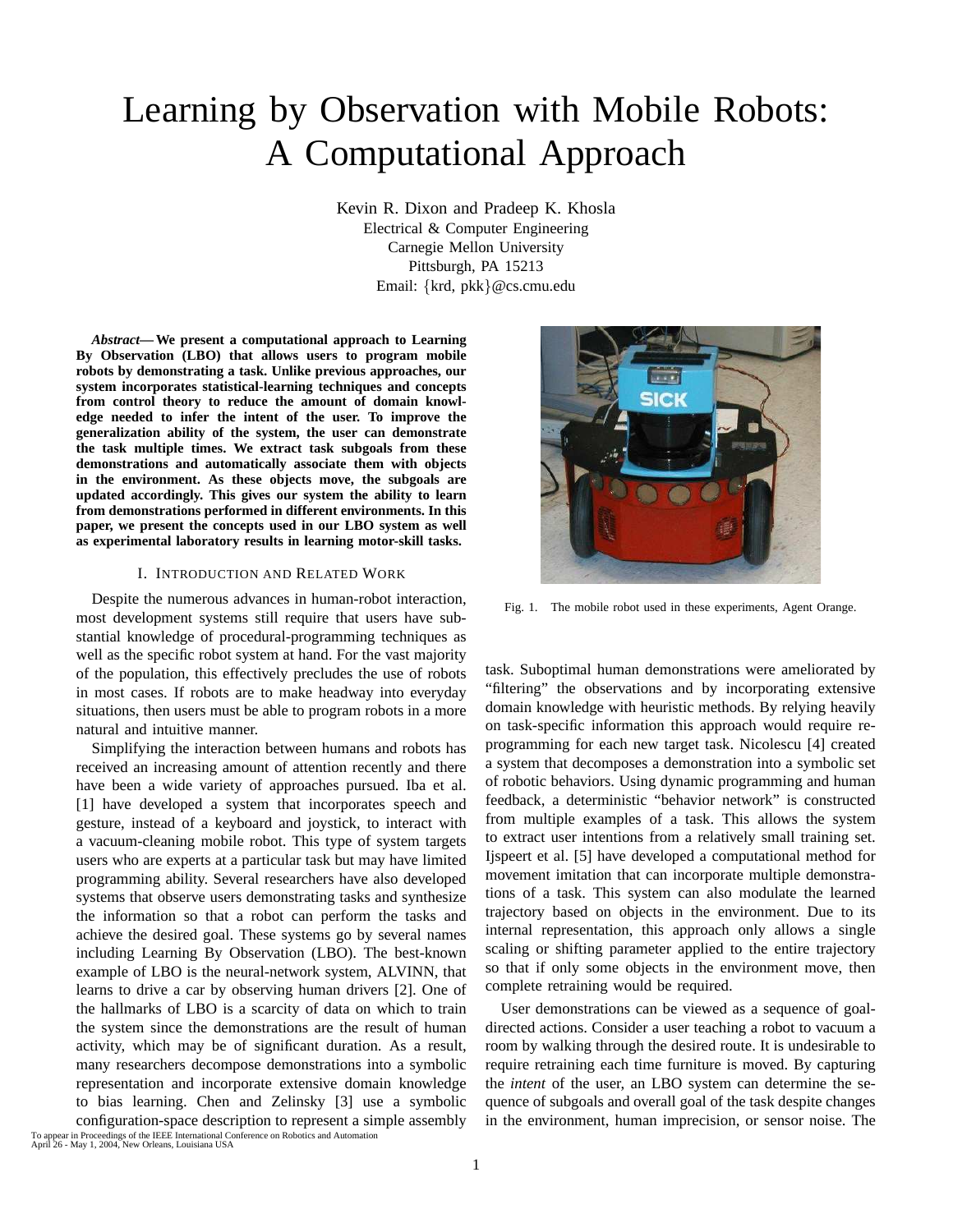

Fig. 2. Conceptual flow diagram of Dollop.

objective of our work is to create an LBO system that reduces the dependence on *a priori* task-specific information while producing robust behavior. To this end, we have created an LBO system called "Dollop" that employs statistical-learning techniques, as well as concepts from control theory, to allow users to program a mobile robot through one of the most natural methods possible: walking around. The target tasks for Dollop are motor-learning skills where the demonstrations may occur in different environments. We show that a computational approach to LBO can extract user intentions accurately in laboratory experiments. The conceptual flow diagram of Dollop is shown in Figure 2. While observing the user, Dollop extracts important points, or subgoals, from the trajectory. These subgoals are automatically associated with objects in the environment so that as the environment changes, the subgoals are updated accordingly. When learning from multiple demonstrations performed in different environments, Dollop hypothesizes how the user would have performed the task under the same conditions. A learning algorithm then estimates a statistical model and determines the most-likely sequence of subgoals needed to complete the task. The mobile robot, named "Agent Orange," used in these experiments was an ActivMedia Pioneer II DX equipped with a SICK scanning laser range finder, shown in Figure 1. We used the Carnegie Mellon Robot Navigation Toolkit (Carmen) [6] to provide base services such as localization, mapping, and low-level control.

# II. OBSERVING THE USER

The primary sensor used by Dollop is a scanning laser range finder. While this sensor provides extremely accurate measurements, it cannot discriminate between geometrically similar objects in the view plane, such as the waist of a person and a trash can. Therefore Dollop uses extensive processing to extract meaningful information from these measurements. The method for processing laser readings, shown graphically

in Figure 4, requires a background occupancy grid map of the To appear in Proceedings of the IEEE International Conference on Robotics and Automation April 26 - May 1, 2004, New Orleans, Louisiana USA



Fig. 3. Sample laser scan.

workspace and is similar to the methodology of Fod et al. [7]. Objects detected by the laser are classified as belonging to one of two classes: background or foreground. Background objects are those that can be explained by the background occupancy grid map, while foreground objects are those that cannot. In these experiments, background objects are things always found in the laboratory: desks, stools, computers, etc. Foreground objects consist of dynamic or static experimentspecific objects, such as humans and slalom cones. A laser reading is designated as a *foreground cell* if there is no background object within some radius, e.g., 20 centimeters, of the measurement. Foreground cells are stored in a separate foreground occupancy grid map, with the cells updated in an autoregressive manner. A foreground cell is considered *occupied* if its value exceeds a predetermined threshold and adjacent occupied foreground cells are called a *blob*. A *foreground object* is a blob that envelops more than a required area, e.g., 100 square centimeters. The position of the foreground object is the centroid of the blob.

We use a Kalman filter [8] to estimate the velocity of a foreground object and to filter out sensor noise, which seems primarily due to the inconsistent nature of computing the centroid of a blob. There are several attractive choices to cope with temporary object occlusion, including particle filters and Kalman predictions. In our experiments, Kalman predictions were more reliable in modeling occluded foreground-object motion. It is well known that estimates of the derivative of a signal amplify noise. We found that incorporating an estimate of velocity (but not acceleration) generally produced the best performance in tracking occluded objects. This implies that our Kalman predictions of occluded objects will proceed in straight lines.

In any practical situation, there will be multiple foreground objects in the workspace at any given time. For tracking purposes, it is necessary to match foreground objects at successive time steps. Dollop uses a greedy search to match the Kalman predictions of foreground objects from time  $n$  to the set foreground objects sensed by the laser at time  $n+1$ . If a Kalman prediction cannot be matched to a sufficiently close foreground object at time  $n + 1$ , then the object is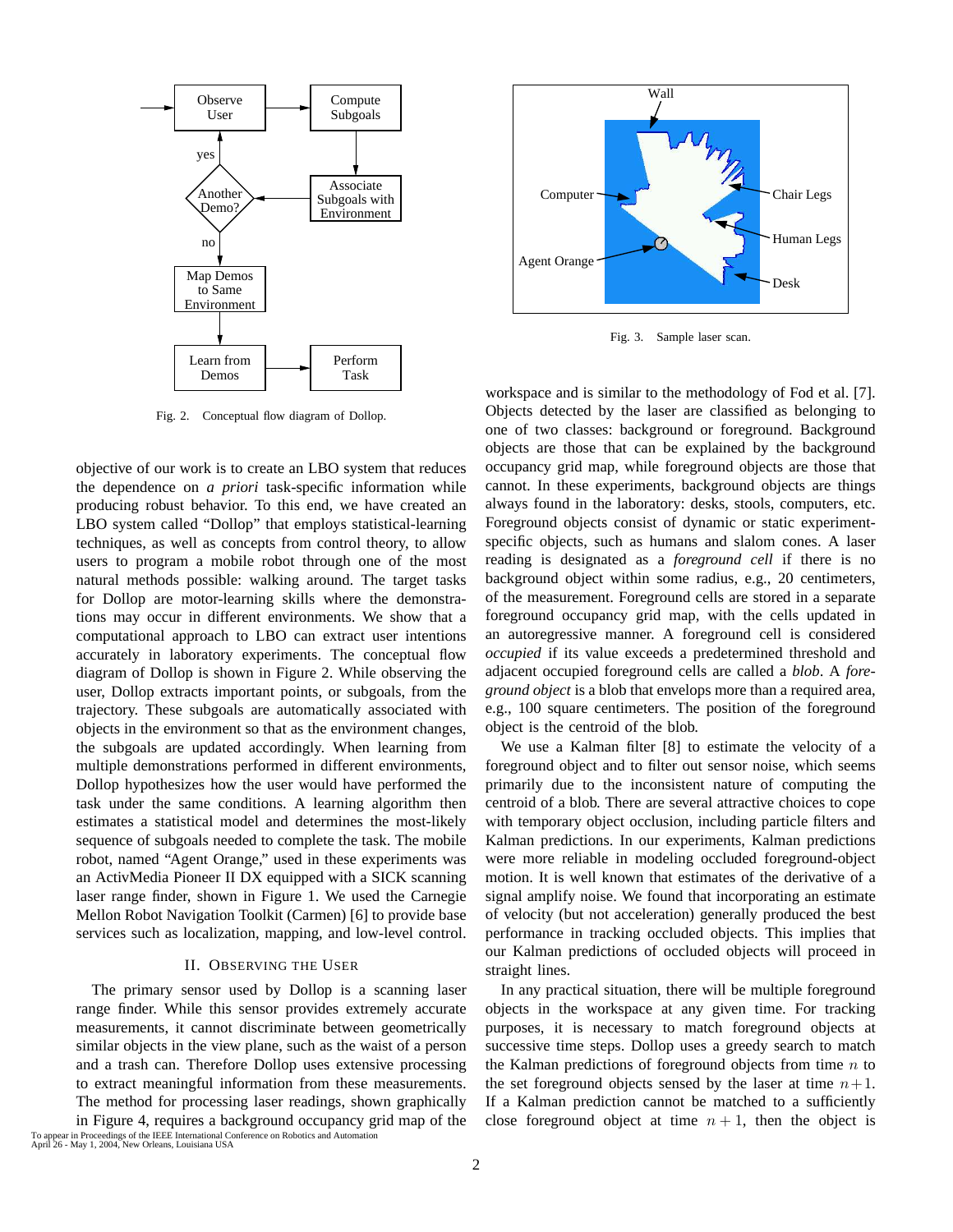

Fig. 4. Flow diagram for observing the user.



Fig. 5. Example setup of the laboratory with two obstacles in the workspace.

considered *occluded*. If a foreground object remains occluded for more than some amount of time, e.g., 5 seconds, then it is considered *disappeared*. This greedy search for foregroundobject tracking works well in environments that are relatively sparse. However, a joint optimization procedure may be more appropriate in workspaces with a large number of coinciding dynamic foreground objects. After matching foreground objects, we then estimate their velocities using Kalman updates. We consider the foreground object with the highest estimated velocity to be the user.

To make these concepts more concrete, we use a background occupancy grid map of a laboratory computed by Carmen. We then placed two obstacles, i.e., trash cans, about four meters apart and asked a user to walk several iterations of a "figure-eight" trajectory while the robot observed from a fixed location, shown in Figure 5. In Figure 6(a), we plot the results of these demonstrations. Though the user is temporarily occluded while demonstrating the trajectory, the filters are able to interpolate the trajectory accurately.<sup>1</sup>





 $(a)$  (b)

Fig. 6. Figure 6(a) is the track of the user during five demonstrations of a "figure-eight" trajectory. The red boxes indicate the location of obstacles, and the yellow circle indicates the position of the robot while tracking the user. Figure 6(b) has the subgoals and control law extracted from the demonstrations. The green line represents the control law the robot used to perform the task, based on the sequenced LDS representation. The crosses mark the location of subgoals.

## III. DESCRIBING USER TRAJECTORIES

To reduce the number of parameters used to describe a demonstration, Dollop represents trajectories by a sequence of linear dynamical systems [9]. This method automatically divides a trajectory into a set of segments, with each segment being fitting by a single Linear Dynamical System (LDS). Each LDS is computed from a closed-form least-squares estimate and captures the salient features of the trajectory such as direction, curvature, and speed. The endpoints of each segment specify important points in the trajectory and, in many ways, these points can be considered *subgoals*. This sequenced LDS approach is particularly appealing for LBO applications since it represents trajectories in a *generative* fashion, encoding the trajectory with a stable control law induced by the LDS. That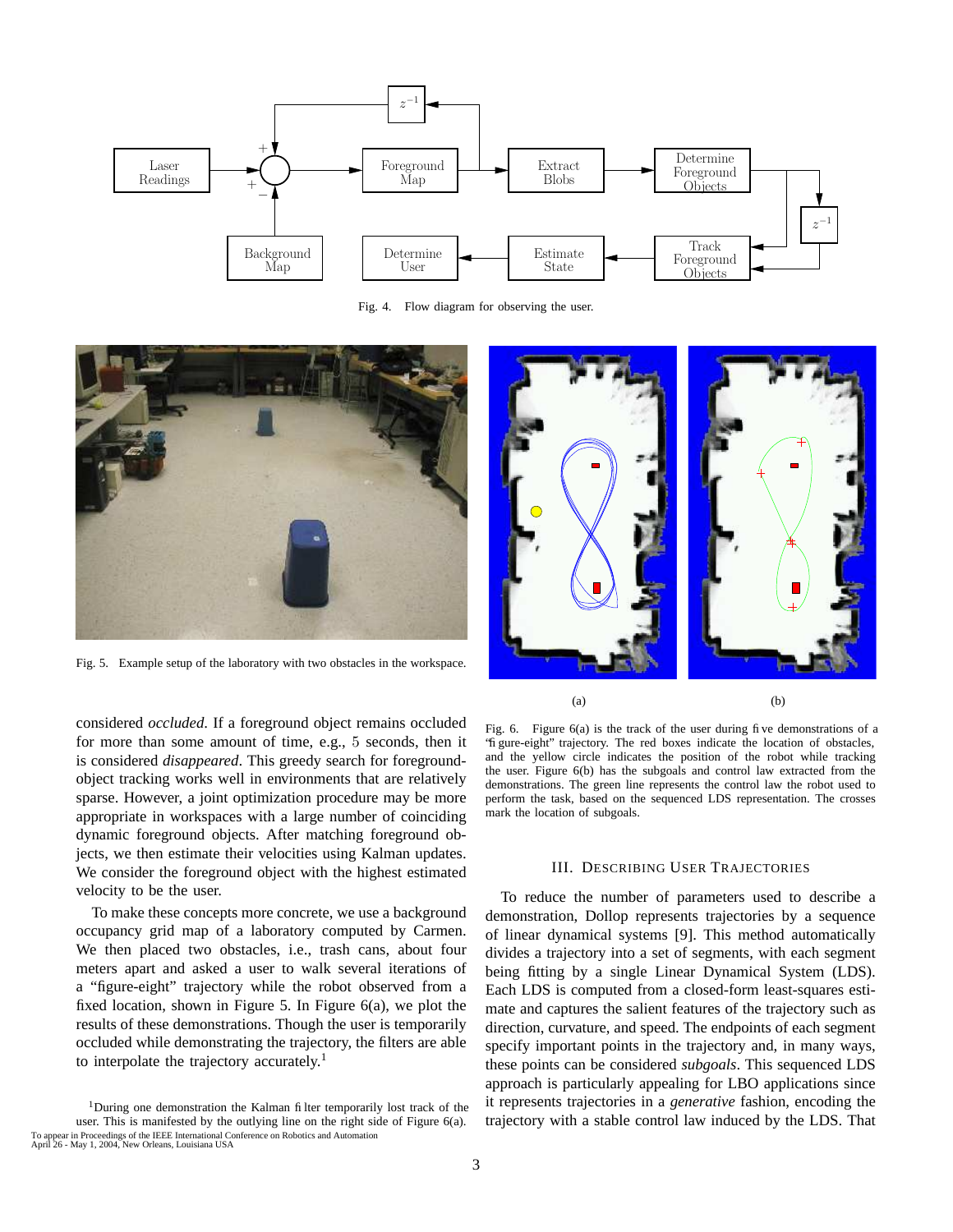

Fig. 7. Figure 7(a) shows the result of ten runs of Agent Orange performing the estimated trajectory of Figure 6(b). Figure 7(b) shows the response of Agent Orange after being "kidnapped" during five executions of the trajectory.

is, the generative representation provides a mapping from current state to desired state. Since the sequenced LDS approach is based on least-squares estimation, multiple demonstrations of a trajectory can be incorporated to compute a more accurate generalization of the intended user trajectory. Furthermore, the subgoals make modifying the task trivial: a trajectory can be scaled or shifted by simply moving the subgoals and allowing the LDS to interpolate its response. Thus, the system captures the notion of "what the user would do."

In Figure 6(b), we extract a sequence of LDS estimates and subgoals from the trajectories in Figure 6(a). Qualitatively, this estimated trajectory appears to capture the intentions of the original trajectory: a "figure-eight" trajectory that avoids the obstacles. Quantitatively, the estimated trajectory is represented by 6 LDS estimates and has an average error of 20 millimeters compared to the original trajectory.

However, the LDS representation does not respect the dynamics of Agent Orange. The sequenced-LDS representation is optimal for idealized systems, but we make no guarantees for nonholonomic, underactuated, or saturating systems. In Figure 7(a) we plot the response of Agent Orange during ten runs of the estimated task. While it does not exactly follow the idealized trajectory in Figure 6(b), the robot does come fairly close to the predicted path. In Figure 7(b) we plot the response on five runs during which we "kidnap" Agent Orange during execution and plot its response to these perturbed conditions.Because we represent the trajectory in a generative manner, using a supervisory control law induced from the LDS estimates, Dollop automatically interpolates its response after being kidnapped by emultating "what the user would have done." It is coincidental that none of the responses to the



Fig. 8. The eight objects on the left must be matched to those on the right.



Fig. 9. Intuitive representation of the "spring" optimization.

kidnapping resulting in Agent Orange hitting the obstacles, or laboratory walls, since the response of the control laws only depends on the current state of the robot and is independent of objects in the environment. However, the response of Agent Orange to being kidnapped seems to be a reasonable estimate of user intent.

# IV. ENVIRONMENT CONFIGURATION

Since demonstrations may be performed in different environments, an LBO system must have the ability to determine how the actions of the user are affected by these changes. To determine the environment configuration, Dollop extracts the set of static foreground objects from the foreground occupancy grid described in Section II, cf. Figure 4. The environment configuration is then defined to be the set of vertices of the bounding boxes enveloping each static foreground object. If there are  $N$  static foreground objects, then the environment configuration would contain 4N objects, one for each corner of the bounding boxes.

## *A. Mapping Environment Configurations*

A crucial step in learning from, and performing, tasks demonstrated in different environment configurations is determining how different environment configurations relate to each other. For example, in Figure 8 each object on the left,  $\{1, 2, 3, 4, 5, 6, 7, 8\}$ , must be matched to one on the right,  $\{a, b, c, d, e, f, g, h\}$ . There are many possible solutions and any objective function giving preference to one possible mapping over another is implicitly assuming that some mappings are more likely than others. We formulate the matching problem by considering each object connected to all others by "springs" with stronger springs connected to closer objects, as in Figure 9. These springs result in a "force" on the object. Matching one object with another results in a change in force and we compute the matching that minimizes the *total* change in force on all matched objects.

Let the environment configuration of the ith demonstration be given by  $\Omega^i = {\omega_1^i, \dots, \omega_{4N}^i}$  and let the environment configuration of the jth demonstration be given by  $\Omega^{j}$  =  $\{\omega_1^j, \ldots, \omega_{4N}^j\}$ . Formally, we are computing the function  $g$ :  $\Omega^i \to \Omega^j$  that minimizes the cost function  $c : \Omega^i \times \Omega^j \to \mathbb{Z}$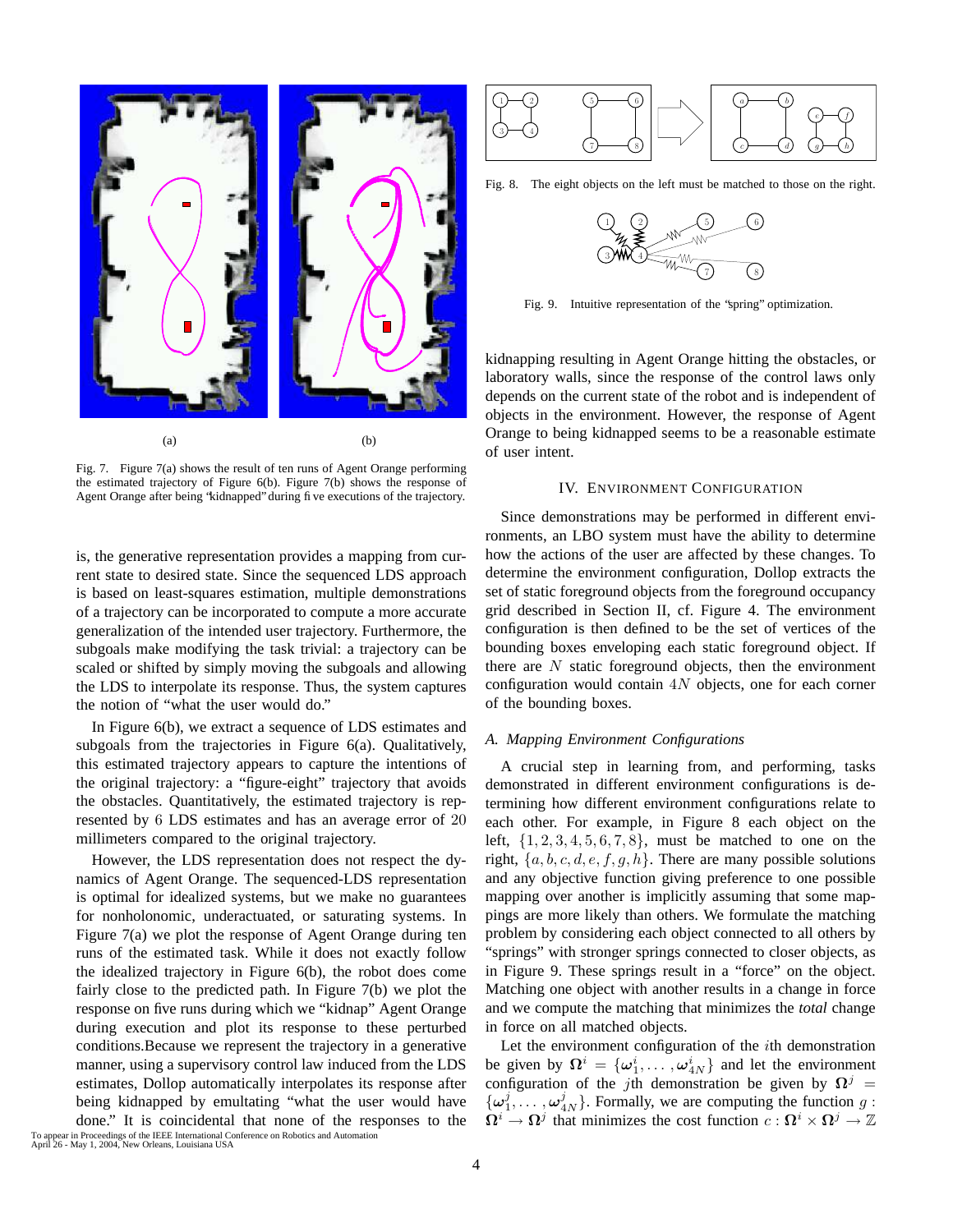

Fig. 10. Performing the task from Figure 6(b) in a modified environment. The subgoals have shifted as objects in the environment have changed. The estimated trajectory automatically adapts to "what the user would have done" in Figure 10(b).

summed over all matched objects. Let the spring constant between object  $\boldsymbol{\omega}_m^i$  and object  $\boldsymbol{\omega}_n^i$  be

$$
k_{m,n}^i\;\;\triangleq\;\;\left\|\boldsymbol{\omega}_m^i-\boldsymbol{\omega}_n^i\right\|^{-2}.
$$

The total force on object  $\omega_m^i$  is

$$
\boldsymbol{f}^i_m \hspace{.2cm} \triangleq \hspace{.2cm} \sum_{\substack{\boldsymbol{\omega}^i_n \in \Omega^i \\ \boldsymbol{\omega}^i_n \neq \boldsymbol{\omega}^i_m}} k^i_{m,n} \frac{\boldsymbol{\omega}^i_n - \boldsymbol{\omega}^i_m}{\|\boldsymbol{\omega}^i_n - \boldsymbol{\omega}^i_m\|}.
$$

If object  $\boldsymbol{\omega}_m^i$  is matched with object  $\boldsymbol{\omega}_n^j$ , then the magnitude change in force caused by this individual match is

$$
c(\pmb{\omega}_m^i,\pmb{\omega}_n^j)\;\;\triangleq\;\;\left\lceil\alpha\left\|\pmb{f}_m^i-\pmb{f}_n^j\right\|\right\rceil,
$$

where  $\lceil b \rceil$  is the ceiling operation on b, which rounds up  $b \in \mathbb{R}$ to the next greatest integer, and  $\alpha$  is a large constant, e.g.,  $10<sup>3</sup>$ , to alleviate numerical rounding. It is straightforward to formulate this as a weighted bipartite-graph matching problem known as the Hungarian Method [10]. This formulation can be solved optimally by linear programming and, in practice, a large number of environment objects can matched in well under a second. The Hungarian Method requires that the mapping,  $q(\cdot)$ , be a *bijective* function. This means that the number of environment objects must be the same in all demonstrations of a task. In our experiments this has not shown itself as a problem but, in general, this is a restrictive assumption. However, there are many sophisticated, and very complex, matching formulations with more realistic assumptions [11].

## *B. Associating Subgoals with Environment Objects*

To learn from demonstrations performed in different environments, we compute a hypothesis about what the user would To appear in Proceedings of the IEEE International Conference on Robotics and Automation April 26 - May 1, 2004, New Orleans, Louisiana USA

Fig. 11. Two demonstrations of a task in modified environments and the corresponding estimated trajectories.

have done if the demonstrations had been performed under the same conditions. This is accomplished by associating subgoals with environment objects, a subject of previous investigations of LBO methods. Morrow and Khosla [12], for instance, extracted the corners of objects in the workspace from camera images. In that work, users were then required to supply the location of the subgoals and manually associate them with the corners. As objects in the workspace moved, a cornertracking algorithm updated the subgoal locations accordingly. Our method for associating subgoals is conceptually similar but performed automatically. First, Dollop determines the closest  $m$  environment objects to a subgoal. The difference between the subgoal and these environment objects is weighted so that closer environment objects have higher weights. These weighted differences are the subgoal associations. Once a mapping between different environments is computed, Dollop updates the location of the subgoals according to how the environment has changed based on the subgoal associations.

In Figure 10, we moved the obstacles from the original "figure-eight" demonstration to different locations in the laboratory. Because the subgoals are associated with the obstacles, their locations change accordingly. Furthermore, each LDS in the estimated trajectory adapts its response to these novel conditions, succeeding in determining what the user would have done: a "figure-eight" trajectory that avoids the obstacles.

## V. LEARNING

We model the user as generating subgoals according to a Continuous-Density Hidden Markov Model (CDHMM). Since we do not know the set of tasks that the user will demonstrate *a priori*, we must estimate the *structure* of the CDHMM from the demonstrations alone. To accomplish this,